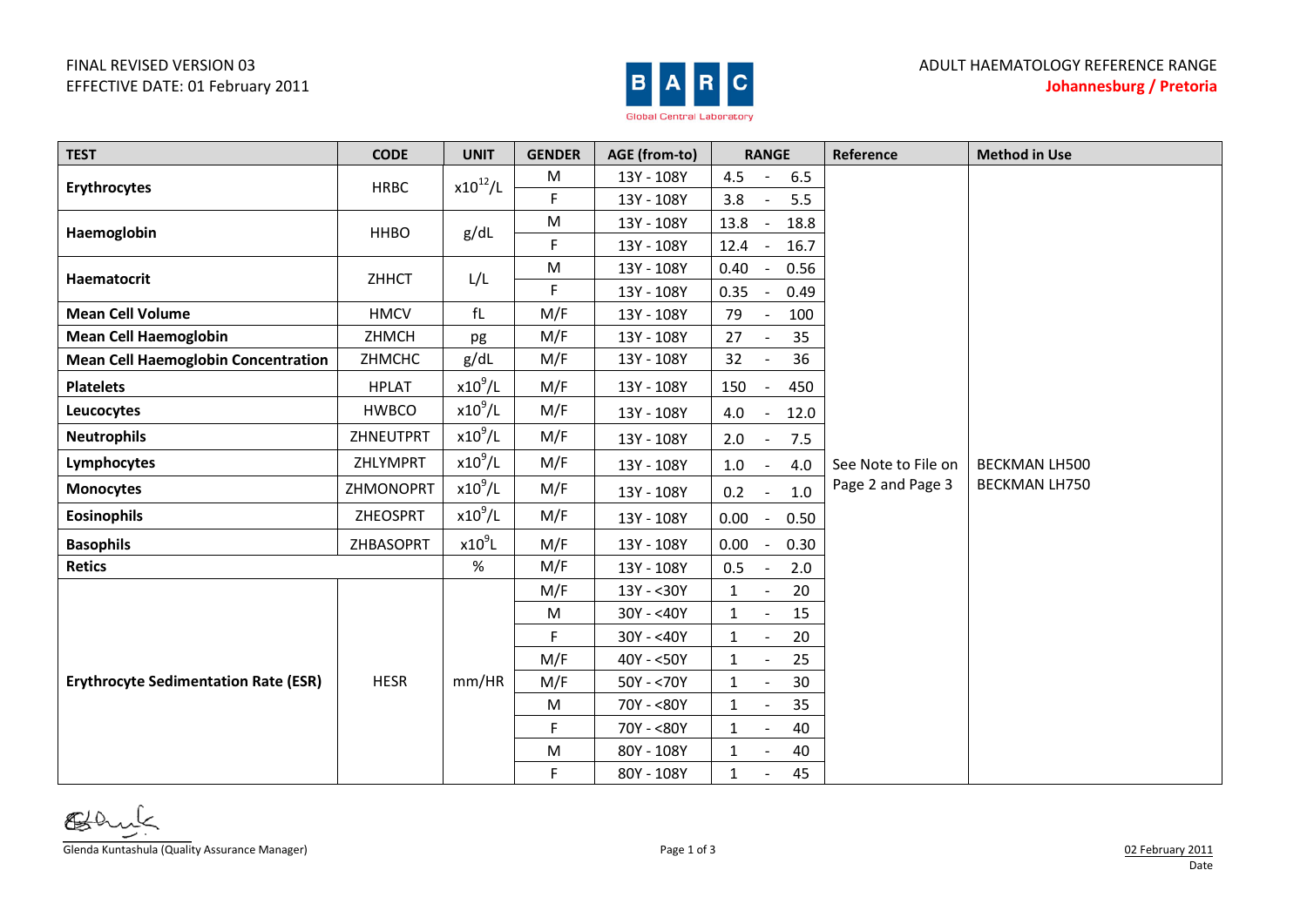

| <b>BIOANALYTICAL RESEARCH CORPORATION</b><br>SOUTH AFRICA (PTY) LTD<br>In cooperation with Lancet Laboratories<br>CENTRAL LABORATORY FOR CLINICAL TRIALS<br>ites: www.barcea.co.za or www.barciab.com / E-Mail: barcea@iancet.co.za                                                                                                                              | BARC SA Pty Ltd<br>Johannesburg<br>Napler House<br>11 Napler Road<br>Richmond, 2092<br>Fax: +27 11 358-0748 | <b>BARC SA Pty Ltd</b><br>Durban<br>74 Lorne Street<br>Durban, 4001<br>Tel: +27 11 242-7044 Tel: +27 31 308-6617<br>+27 11 358-0901   Fax: +27 31 308-6615 | <b>BARC SA Pty Ltd</b><br><b>Pretoria</b><br>102 Lancet Medical Centre Pencardia Building 1st Floor Waverley Business Park<br>509 Pretorius Street<br>Arcada 0083<br>Tel: +27 12 483-0255/6/7<br>Fax: +27 12 483-0259 | BARC SA Pty Ltd<br>Cape Town<br>Unit 7, Bidg 23B<br><b>Wycroft Road</b><br>Mowbray, 7700<br>Tel: +27 21 448-4311<br>Fax: +27 21 448-5604 |  |  |
|------------------------------------------------------------------------------------------------------------------------------------------------------------------------------------------------------------------------------------------------------------------------------------------------------------------------------------------------------------------|-------------------------------------------------------------------------------------------------------------|------------------------------------------------------------------------------------------------------------------------------------------------------------|-----------------------------------------------------------------------------------------------------------------------------------------------------------------------------------------------------------------------|------------------------------------------------------------------------------------------------------------------------------------------|--|--|
| VAT number: 4820184234                                                                                                                                                                                                                                                                                                                                           |                                                                                                             |                                                                                                                                                            | Company Registration number: 199901056807                                                                                                                                                                             |                                                                                                                                          |  |  |
|                                                                                                                                                                                                                                                                                                                                                                  |                                                                                                             |                                                                                                                                                            |                                                                                                                                                                                                                       | 12 October 2009                                                                                                                          |  |  |
| <b>To Whom It May Concern</b>                                                                                                                                                                                                                                                                                                                                    |                                                                                                             |                                                                                                                                                            |                                                                                                                                                                                                                       |                                                                                                                                          |  |  |
|                                                                                                                                                                                                                                                                                                                                                                  |                                                                                                             |                                                                                                                                                            |                                                                                                                                                                                                                       |                                                                                                                                          |  |  |
|                                                                                                                                                                                                                                                                                                                                                                  |                                                                                                             | <b>Haematology Reference Ranges</b>                                                                                                                        |                                                                                                                                                                                                                       |                                                                                                                                          |  |  |
| Please note that on investigation into the history of the origin of the haematology reference<br>ranges at Lancet, it would appear that, historically, Lancet Adult Haematology reference ranges for<br>Johannesburg were adopted from the South African Institute of Medical Research, (SAIMR), now<br>known as the National Health Laboratory Services (NHLS). |                                                                                                             |                                                                                                                                                            |                                                                                                                                                                                                                       |                                                                                                                                          |  |  |
| These ranges were then checked by the Lancet Haematology department in Johannesburg<br>sometime in the late 1980s using 100 normal patients.                                                                                                                                                                                                                     |                                                                                                             |                                                                                                                                                            |                                                                                                                                                                                                                       |                                                                                                                                          |  |  |
| The Haematology reference ranges for the coastal level were determined in the 1980's by<br>Ferguson, Roux and Partners, a local laboratory in Durban, now known as Ampath Trust. These<br>were then adopted by all the coastal laboratories.                                                                                                                     |                                                                                                             |                                                                                                                                                            |                                                                                                                                                                                                                       |                                                                                                                                          |  |  |
| The Paediatric Haematology reference ranges for Johannesburg were adopted from Wintrobe in<br>the 80's.                                                                                                                                                                                                                                                          |                                                                                                             |                                                                                                                                                            |                                                                                                                                                                                                                       |                                                                                                                                          |  |  |
| Unfortunately all this happened long before the laboratories were accredited and they did not<br>keep the documentation in perpetuity as we do now.                                                                                                                                                                                                              |                                                                                                             |                                                                                                                                                            |                                                                                                                                                                                                                       |                                                                                                                                          |  |  |
| Please note that these ranges have been deemed acceptable for the local population by the<br>pathologists' serving these practices over the last 30 years, and that we accept these as our<br>references ranges.                                                                                                                                                 |                                                                                                             |                                                                                                                                                            |                                                                                                                                                                                                                       |                                                                                                                                          |  |  |
| Jessica Trusler<br><b>MEDICAL DIRECTOR</b><br><b>BARC S.A. Clinical Trials Laboratory</b>                                                                                                                                                                                                                                                                        |                                                                                                             |                                                                                                                                                            |                                                                                                                                                                                                                       |                                                                                                                                          |  |  |
| JOINT VENTURE OF BARC INTERNATIONAL WITH LANCET LABORATORIES<br>DIRECTORS: Dr Paul Magrez (Belgium), J. Albrecht (Belgium), Dr P.R. Cole (South Africa)                                                                                                                                                                                                          |                                                                                                             | RACTICS NO: 5201035<br>Dr J. Trusler (Medical Director)                                                                                                    |                                                                                                                                                                                                                       |                                                                                                                                          |  |  |



Glenda Kunkashula (Quality Assurance Manager) **Page 2 of 3** 02 February 2011